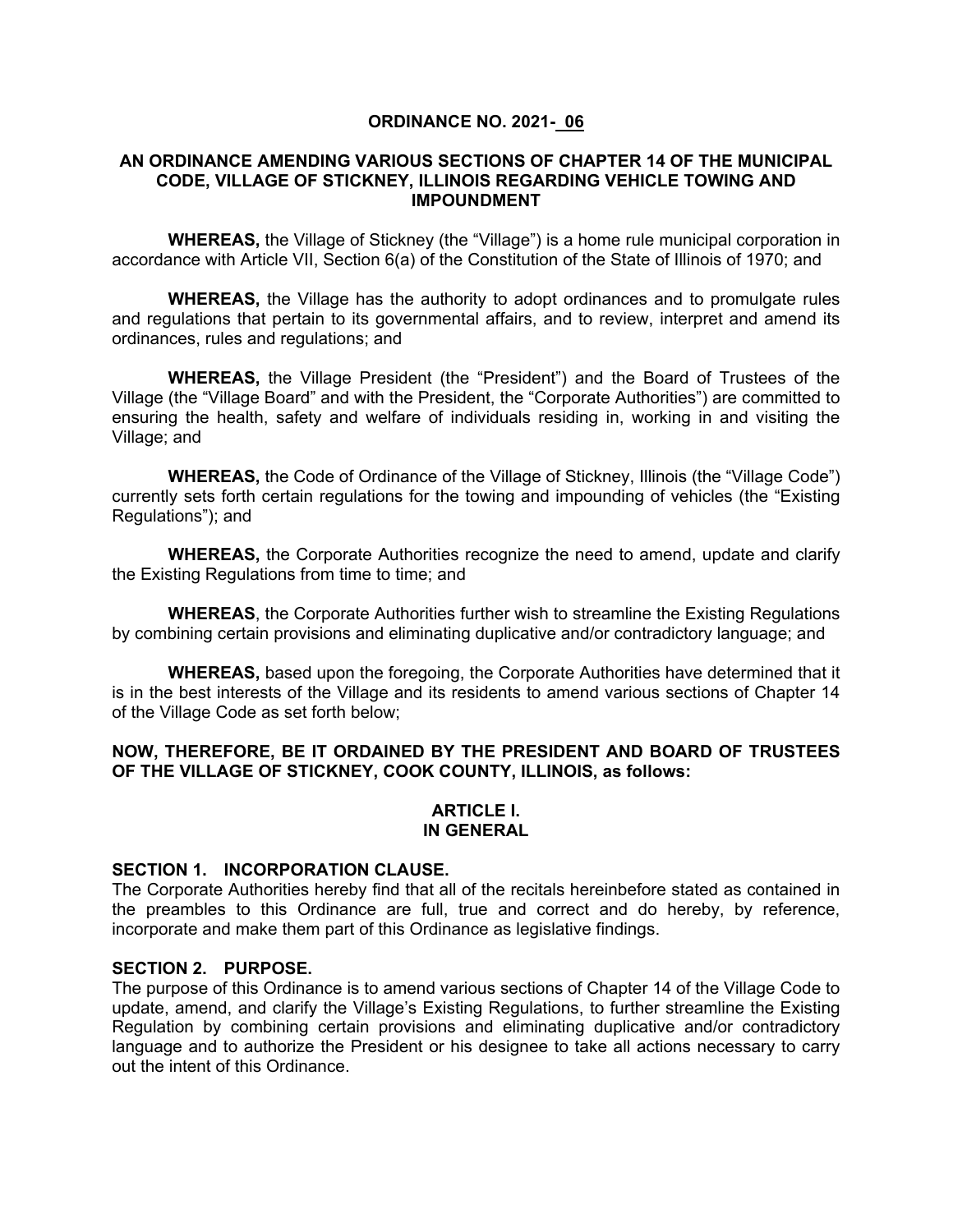### **ARTICLE II.**

### **AMENDMENT OF CHAPTER 14, SECTION 14-194, SECTION 14-195.01, SECTION 14- 195.02, SECTION 14-195.04, SECTION 14-195.05, SECTION 14-195.06, SECTION 14-195.07, SECTION 14-195.08, SECTION 14-196, SECTION 14-197, SECTION 14-198, SECTION 14- 200 AND SECTION 14-201 OF THE MUNICIPAL CODE, VILLAGE OF STICKNEY, ILLINOIS**

### **SECTION 3.0 AMENDMENT OF CHAPTER 14 SECTION 14-194**

That the Village Code is hereby amended, notwithstanding any provision, ordinance, resolution or Village Code section to the contrary, by amending Chapter 14, Section 14-194 as follows:

**Sec. 14-194. - Possession of firearm in a motor vehicle** is stricken in its entirety with said stricken language being added to Chapter 14, Section 14-196, as amended herein.

## **SECTION 3.1 AMENDMENT OF CHAPTER 14 SECTION 14-195.01**

That the Village Code is hereby amended, notwithstanding any provision, ordinance, resolution or Village Code section to the contrary, by amending Chapter 14, Section 14-195.01 as follows:

### **Sec. 14-195.01. - Towing and impoundment of motor vehicles for unpaid parking tickets**.

That subsection (a) is hereby stricken in its entirety and the remainder of the section amended as follows:

(b a)) *Notices prior to towing and impoundment of vehicle.* Prior to the vehicle being towed, the owner of the vehicle shall have been sent at least two written notices Any vehicle that is subject to towing, other than a towing for which no prior notice is required in accordance with this chapter, shall have a tow notice applied thereto, and a pre-tow warning notice shall be sent to the registered owner and the lienholder, if applicable. Said notice shall advise the registered owner that he or she has at least five (5) outstanding and unpaid parking and/or traffic tickets and that a failure to pay these tickets or request a hearing within five calendar three (3) business days may result in the vehicle being towed and impounded by the village or its agent. Each notice shall be labelled as to whether the notice is the first notice ("warning notice") or the second notice ("final notice"). After five days after from receipt of the final notice, where receipt shall be presumed to have occurred after three business days of sending the notice, Such pre-tow warning notice shall include a description of the vehicle, the license plate and vehicle identification numbers (VIN), if available and legible, and notice that a hearing as to the propriety of the towing will be granted, if requested. If, after ten (10) calendar days, there has been no response to the pre-tow warning notice, the tickets remain unpaid, and no hearing has been requested, the village may proceed with towing and impounding the vehicle at any time unless all unpaid tickets have been paid or a hearing has been requested as provided in this subsection . A post-tow notice shall be sent to the owner and the lienholder, if applicable, no more than five (5) business days after the vehicle is towed, and shall include a copy of the village tow order. This notice shall also include the opportunity to request a post-tow hearing. If a hearing is requested after a vehicle is towed, it will be granted in accordance with the post-tow hearing procedures set forth in this division. All notices shall be sent by the Village and served by certified or registered mail, return receipt requested, to the address of the registered owner and lienholder, if applicable, of the vehicle as recorded with the secretary of state of Illinois. If the vehicle is registered in a state other than Illinois, the village police department shall send appropriate notice in accordance with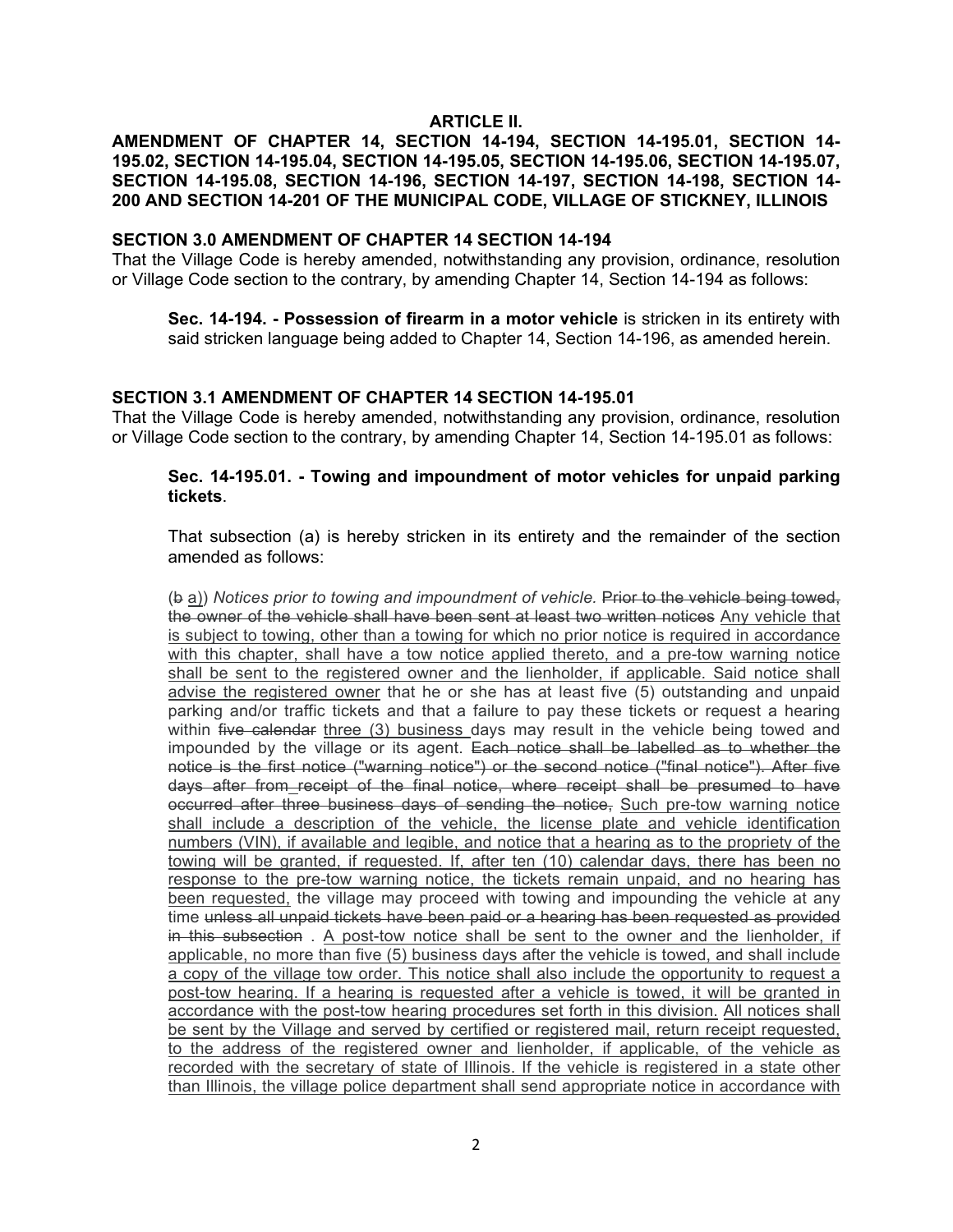this division to the address of the registered owner and lienholder, if applicable, as recorded in such other state registry of motor vehicles.

(b) *Unregistered or unlicensed motor vehicles.* Notwithstanding anything to the contrary in this division, when a motor vehicle is subject to towing and impoundment for unpaid parking tickets as provided for in this division and the vehicle has no vehicle license or registration, a sticker stating "notice of intent to tow and impound" shall be affixed to the vehicle windshield. If the owner or person entitled to possession of the vehicle has not contacted the village within 24 hours thereafter, the motor vehicle shall be subject to immediate tow and impoundment.

### **SECTION 3.2 AMENDMENT OF CHAPTER 14, SECTION 14-195.02.**

That the Village Code is hereby amended, notwithstanding any provision, ordinance, resolution or Village Code section to the contrary, by amending Chapter 14, Section 14-195.02 as follows:

### **Sec. 14-195.02. - Claiming vehicles after tow and impoundment for unpaid parking tickets.**

(a) Before the owner shall be permitted to claim the vehicle and have the vehicle released and returned from the impound lot, the owner shall furnish to the police department evidence of his or her identity and ownership of the vehicle and right of possession thereto; shall pay the costs of towing and storing the impounded vehicle; and shall satisfy all unpaid parking and traffic citations for which the motor vehicle was towed and impounded and present proof of such satisfaction.

(b) Alternatively, the owner may post a  $$500.00$  \$750.00 bond, in addition to satisfying and discharging all parking and traffic tickets for which the motor vehicle was towed and impounded, and request a hearing be held on the next regularly scheduled hearing date. Requests for a post-towing and impoundment hearing may be made by telephone, in person or by mail within fifteen (15) days of the mailing date of notification of the towing and impoundment or release of the vehicle, whichever occurs first. Requests are to be made to the Village of Stickney police department.

(c) The hearing shall be conducted in conformity with sections 14-195.04 through 14- 195.06 and shall determine the validity of the towing and impoundment of the vehicle and any charges.

### **SECTION 3.3 AMENDMENT OF CHAPTER 14, SECTION 14-195.04.**

That the Village Code is hereby amended, notwithstanding any provision, ordinance, resolution or Village Code section to the contrary, by amending Chapter 14, Section 14-195.04 as follows:

**Sec. 14-195.04. - Request for post-towing and impoundment hearing for unpaid parking tickets** is stricken in its entirety with such language being added to Chapter 14, Section 14-195.02.

## **SECTION 3.4 AMENDMENT OF CHAPTER 14, SECTION 14-195.05.**

That the Village Code is hereby amended, notwithstanding any provision, ordinance, resolution or Village Code section to the contrary, by amending Chapter 14, Section 14-195.05 as follows:

### **Sec. 14-195.05 14-195.04. - Procedures for post-towing and impoundment hearing for unpaid parking tickets**.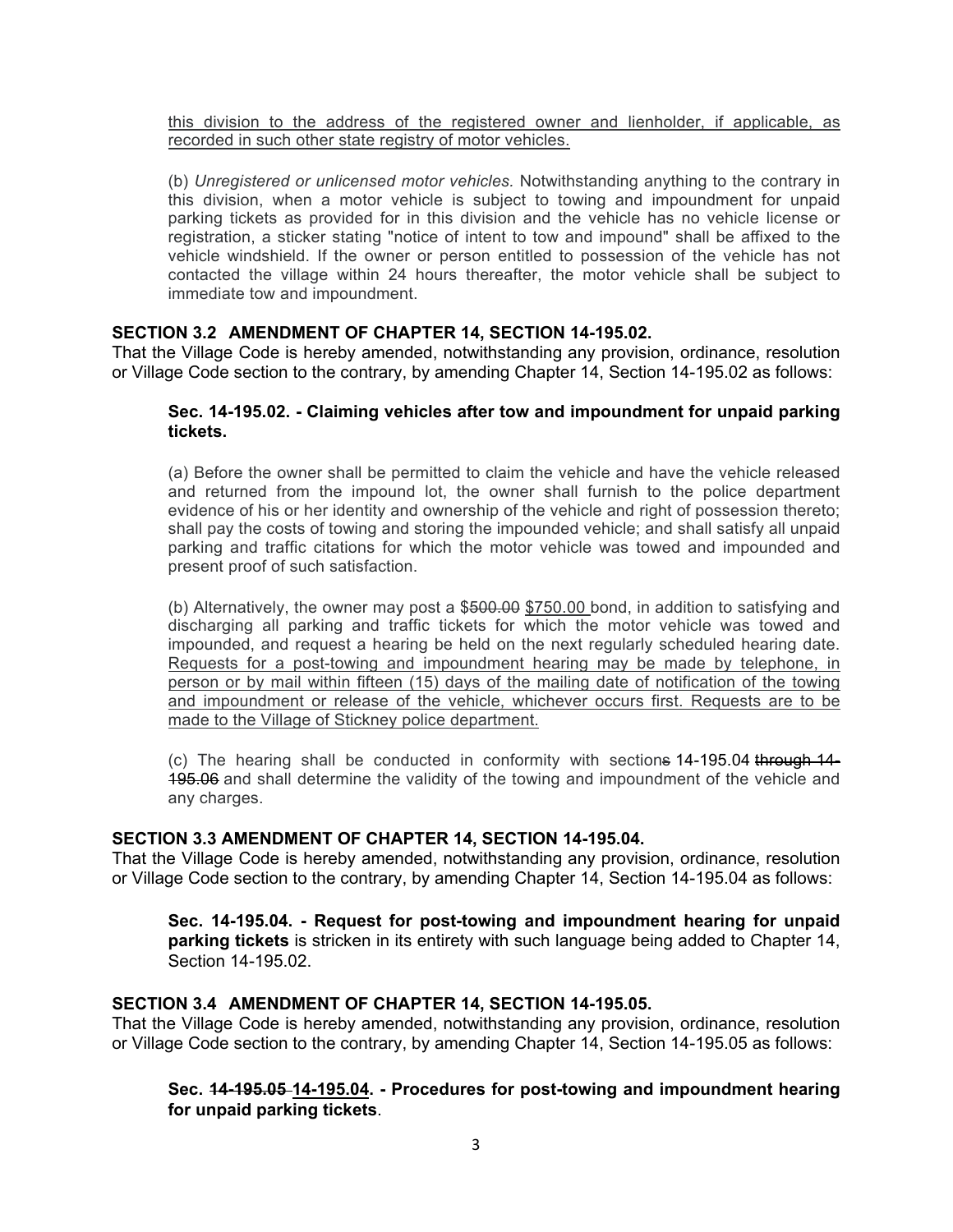Personnel designated by the police chief shall, upon receipt of a hearing request pursuant to this division, fully and accurately complete a request for an a towing and impoundment hearing form and forward copies of those records to the village hearing officer to conduct the hearing. These records include, but are not limited to, a motor vehicle inventory report, any cash receipts for towing and impoundment storage fees, towing and other case reports, as well as registration information. Upon completion of a request for a post towing and impoundment hearing report and the attachment thereto of required records, personnel receiving and processing the request shall forward it to the hearing officer.

## **SECTION 3.5 AMENDMENT OF CHAPTER 14, SECTION 14-195.06.**

That the Village Code is hereby amended, notwithstanding any provision, ordinance, resolution or Village Code section to the contrary, by amending Chapter 14, Section 14-195.06 as follows:

### **Sec. 14-195.06 14-195.05. - Fees for vehicle towing and storage.**

The fees for vehicle towing and storage shall be determined by the towing service contracted by the village. In the event that a specialized towing vehicle is required to tow any vehicle, including commercial vehicles, the vehicle owner shall bear any and all costs associated with towing said vehicle. Daily storage fees shall be set by and payable to the towing service.

### **SECTION 3.6 AMENDMENT OF CHAPTER 14, SECTION 14-195.07.**

That the Village Code is hereby amended, notwithstanding any provision, ordinance, resolution or Village Code section to the contrary, by amending Chapter 14, Section 14-195.07 as follows

**Sec. 14-195.07. - Unregistered or unlicensed motor vehicles** is stricken in its entirety as this language is duplicative of language in Chapter 14, Section 14-195.01.

### **SECTION 3.7 AMENDMENT OF CHAPTER 14, SECTION 14-195.08.**

That the Village Code is hereby amended, notwithstanding any provision, ordinance, resolution or Village Code section to the contrary, by amending Chapter 14, Section 14-195.08 as follows

### **Sec. 14-195.08 14-195.06. - No towing and impoundment by parties other than the village or its agents.**

Only the village and its agents may tow and impound motor vehicles within the corporate limits of the village. Private landowners may tow vehicles parked in violation of a posted notice provided that the notice on their private property provided that parking is reserved for residents of a particular building or to those visiting a particular building and that violators will be towed.

### **SECTION 3.8 AMENDMENT OF CHAPTER 14, SECTION 14-196.**

That the Village Code is hereby amended, notwithstanding any provision, ordinance, resolution or Village Code section to the contrary, by amending Chapter 14, Section 14-196 as follows:

#### **Sec. 14-196. - Other conduct prohibited.**

(a) A motor vehicle used in connection with any of the following violations may be subject to immediate seizure and/or impoundment by the village and the owner of record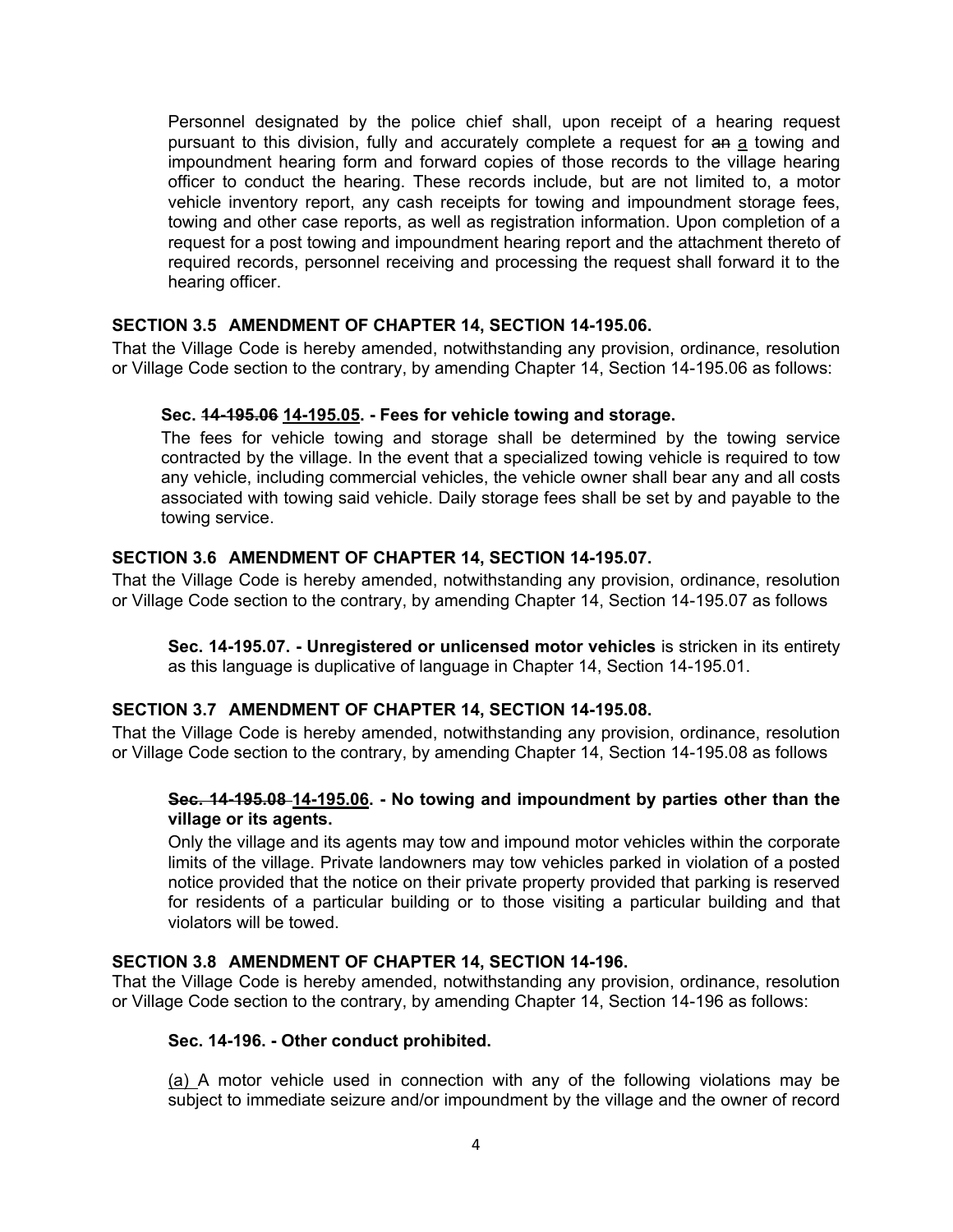of said vehicle shall be liable to the village for any administrative penalty of \$750.00, plus any applicable towing and storage fees:

(1) Driving under the influence of alcohol, other drug or drugs, intoxicating compound(s) or any combination thereof, or possession of drugs or intoxicating compound(s) as provided by the Illinois Compiled Statutes (625 ILCS 5/11-501(a)).

(2) Driving while driver's license, permit or privilege to operate a motor vehicle is suspended or revoked, pursuant to the Illinois Complied Statutes (625 ILCS 5/6-303) or is suspended or revoked for any other reason and the vehicle is being operated in violation of 625 ILCS 5/6-303.

(3) Driving without a valid driver's license pursuant to Illinois Compiled Statutes (625 ILCS 5/6-101).

(4) Arrest for any felony offense pursuant to the Illinois Compiled Statutes (720 ILCS).

(5) The operation of any motor vehicle with open alcohol in violation of 625 ILCS 5/11-502.

(6) Any vehicle being operated or having been operated while the operator or occupants of the vehicle are in the commission of or fleeing from the commission of a crime constituting a charge of a class A misdemeanor, or any felony.

- (7) An accident involved motor vehicle.<br>(8) A hazardous vehicle.
- A hazardous vehicle.

(9) A derelict motor vehicle, including any vehicle which has been immobilized for 72 hours or more pursuant to section 14-195.10.

(10) Any motor vehicle that is parked on a public way, alley or a loading zone in violation of sections 14-143, 14-145, 14-148, 14-150, or 14-154 of this Code.

(11) Any motor vehicle that is illegally parked in a tow away zone.

(12) Any motor vehicle that is inoperable due to the arrest of the owner or operator.

(13) A vehicle parked in violation of section 14-141.

(14) A tow away zone obstruction vehicle.

(15) An improperly stored motor vehicle or other equipment on a private lot.

- (16) Any motor vehicle that contains an unregistered firearm or a firearm that is not broken down in a non-functioning state. Except that (a) if the vehicle is operating as a common carrier and the violation occurs without the knowledge of the person in control of the vehicle or (b) if the owner proves that the presence of the firearm was permissible pursuant to the provisions of this Code.
- (b) Whenever a police officer has a reason to believe that a vehicle is subject to seizure and/or impoundment pursuant to this division, the police officer shall provide for the towing of the vehicle to a facility approved by the police chief. This section shall not apply if the vehicle used in the violation was stolen at that time and the theft was reported to the appropriate police authorities within 12 hours after the theft was discovered or reasonably should have been discovered.
- (c) The police officer shall notify any person identifying himself as the owner of the vehicle or any person who is found to be in control of the vehicle at the time of the alleged violation, if there is such a person, of the fact of seizure or impoundment and of the vehicle owner's rights and options under this division to reclaim his vehicle, including his right to demand a hearing.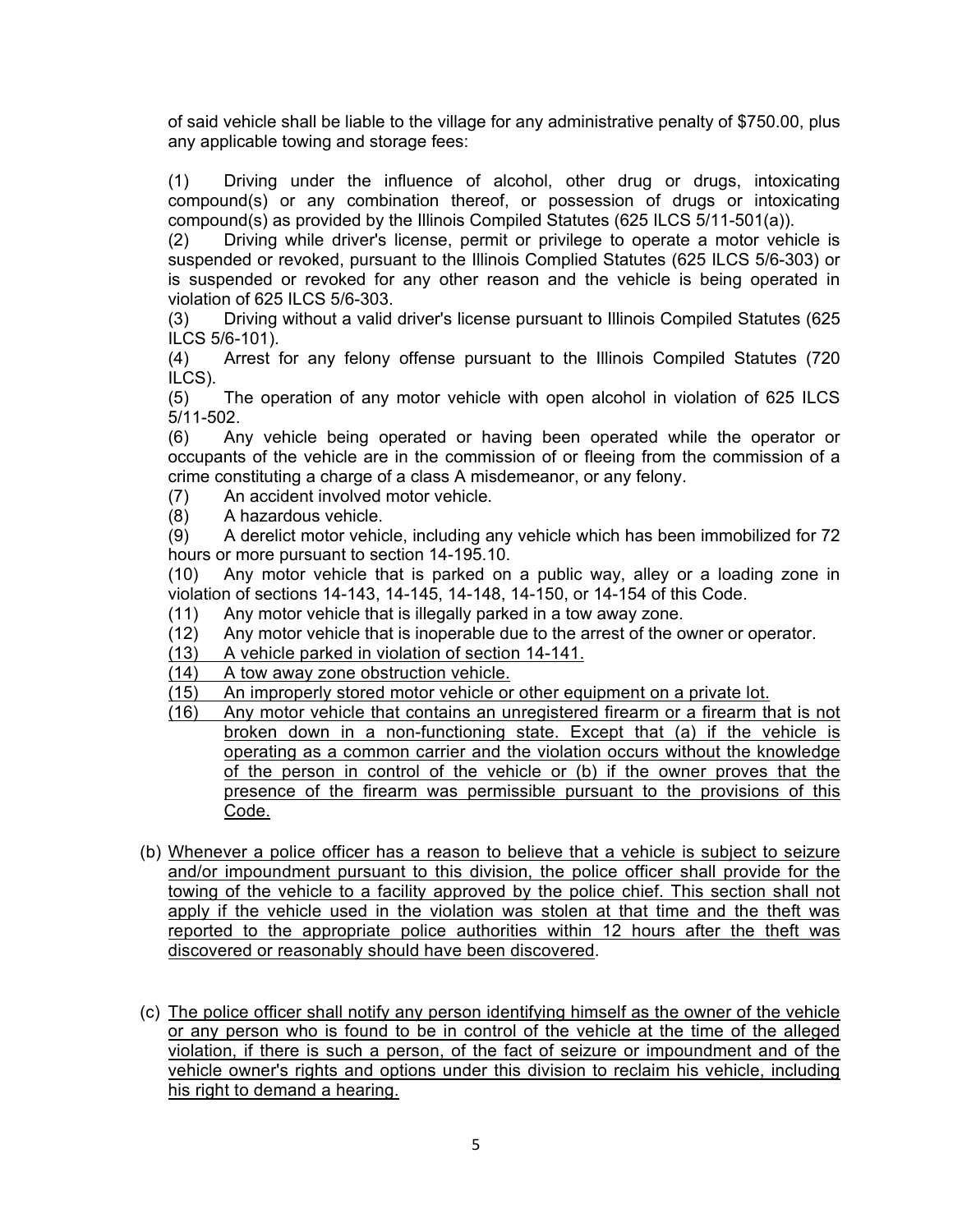(d) Whenever a vehicle is blocking a right of way or is causing an obstruction to the completion of scheduled work or maintenance, such as tree trimming, street maintenance or replacement, sewer or water maintenance or replacement, the Village and its police officers may tow or impound the vehicle where advance notice of the work has been given and sufficient signage has been posted. However, the Village and its police officers reserve the right to relocate the vehicle. Information related to where the vehicles has been relocated to shall be available through the police department. The Village reserves the right to charge the vehicle owner or operator the costs related to relocating the vehicle.

## **SECTION 3.9. AMENDMENT OF CHAPTER 14, SECTION 14-197.**

That the Village Code is hereby amended, notwithstanding any provision, ordinance, resolution or Village Code section to the contrary, by amending Chapter 14, Section 14-197 as follows:

**Sec. 14-197. - Seizure and impoundment** has been stricken in its entirety and such language has been added to Chapter 14, Section 14-196.

### **SECTION 3.10. AMENDMENT OF CHAPTER 14, SECTION 14-198.**

That the Village Code is hereby amended, notwithstanding any provision, ordinance, resolution or Village Code section to the contrary, by amending Chapter 14, Section 14-198 as follows:

### **Sec. 14-198 14-197. - Post-towing options for vehicle's legal owner.**

(a) The owner of a vehicle seized and/or impounded by the village has the following options:

(1) Pay the \$500.00 750.00 bond set forth in section 14-195.02 and payment of all unpaid parking and traffic tickets at the village police department and obtain a release form to claim his or her vehicle from the towing company. Payment of all unpaid towing and storage fees must also be made. If a bond is posted as provided for in this division, the owner of the vehicle shall remain liable to the towing agent for any applicable towing fees and storage costs and all bond money posted shall be held by the village until the decision of the hearing officer issues, or if there is a judicial review, until the court issues a decision.

(2) After the \$500.00 750.00 bond is posted and after all unpaid parking and traffic tickets have been paid as well as any towing and storage costs, the owner will receive an adjudication date for the next regularly scheduled village adjudication and a release form to claim his or her vehicle from the towing company; the adjudication date will occur within 30 days of the date of the payment of the bond, all unpaid tickets, and towing and storage fees. The \$500.00 750.00 bond will be refunded if the owner is found not liable by the hearing officer. Failure to appear for a requested hearing may result in a judgment against the owner.

(b) If the owner elects to receive an adjudication date, the hearing officer shall render a decision, based upon a preponderance of the evidence, at the hearing. Said findings shall include:

(1) A finding that a vehicle was used in violation of this division shall result in the issuance of an administrative fine of \$500.00 750.00.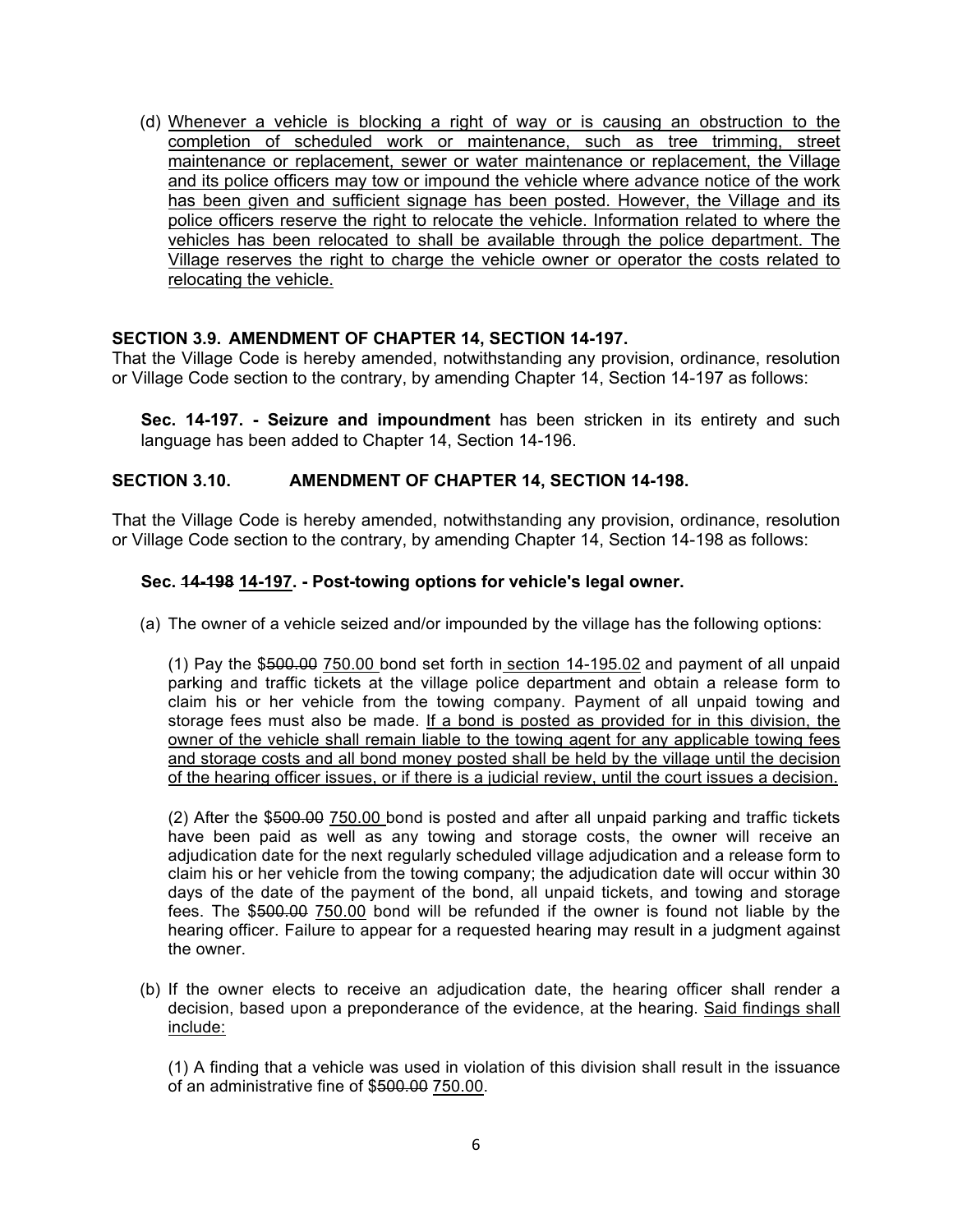(2) A finding that a vehicle was not used in violation of this division shall result in the refunding of the \$500.00 750.00 bond.

- (c) The failure of the owner of record to appear at the hearing or to request a continuance in a timely manner shall be deemed to a waiver of the right to a hearing and a default order in favor of the village shall be entered.
- (d) If the owner of record chooses to pay the fine at the village police department and immediately reclaim his vehicle, the owner waives the right to a hearing and accepts an order of liability to the village. In the event of such waiver, the owner of record shall pay the appropriate administrative fine as well as any unpaid parking and traffic tickets and any towing and storage fees. Such payment shall constitute an admission of liability and a waiver of a right to a hearing and will entitle the owner to immediately reclaim his or her vehicle.
- (e) If the owner of record does not appear at the village police department to claim his or her vehicle or pay the bond provided for in this section within ten (10) calendar days of the towing, the village police department will mail a notice to the owner of record providing the date, time, and location of an adjudication hearing on the purported violation of section 14-195.03 this Division 9.
- (f) An administrative penalty, plus towing and storage fees, imposed pursuant to this division shall constitute a debt due and owing to the village, which may be enforced in any manner provided by law. Any cash bond posted pursuant to this section shall be applied to the penalty.

### **SECTION 3.11. AMENDMENT OF CHAPTER 14, SECTION 14-198.**

That the Village Code is hereby amended, notwithstanding any provision, ordinance, resolution or Village Code section to the contrary, by amending Chapter 14, Section 14-198 as follows:

### **Sec. 14-199 14-198. - Disposition of impounded vehicle.**

- (a) *In general.* Except as provided otherwise in this division, a vehicle shall continue to be impounded until the administrative penalty, or the cash bond is paid to the village. Upon payment of all fines, unpaid tickets, and towing and storage fees, or a cash bond to the village, and payment of all fees and storage and unpaid tickets to the towing company, possession of the vehicle shall be granted to the party legally entitled to possess the vehicle.
- (b) *Fines and bond.* A vehicle impounded pursuant to this section shall remain impounded until:
	- (1) Payment in full of any and all outstanding parking and/or traffic citations for which the owner or operator has been found liable is paid to the village and all applicable towing and storage fees are paid to the towing service; or
	- (2) A bond in the amount of \$500.00 750.00 is posted with the police department and all applicable towing and storage fees are paid to the towing agent. Notwithstanding the foregoing, the vehicle shall not be released until the owner/operator has satisfied any and all outstanding parking and/or traffic citations for which the owner/operator has already been found liable; or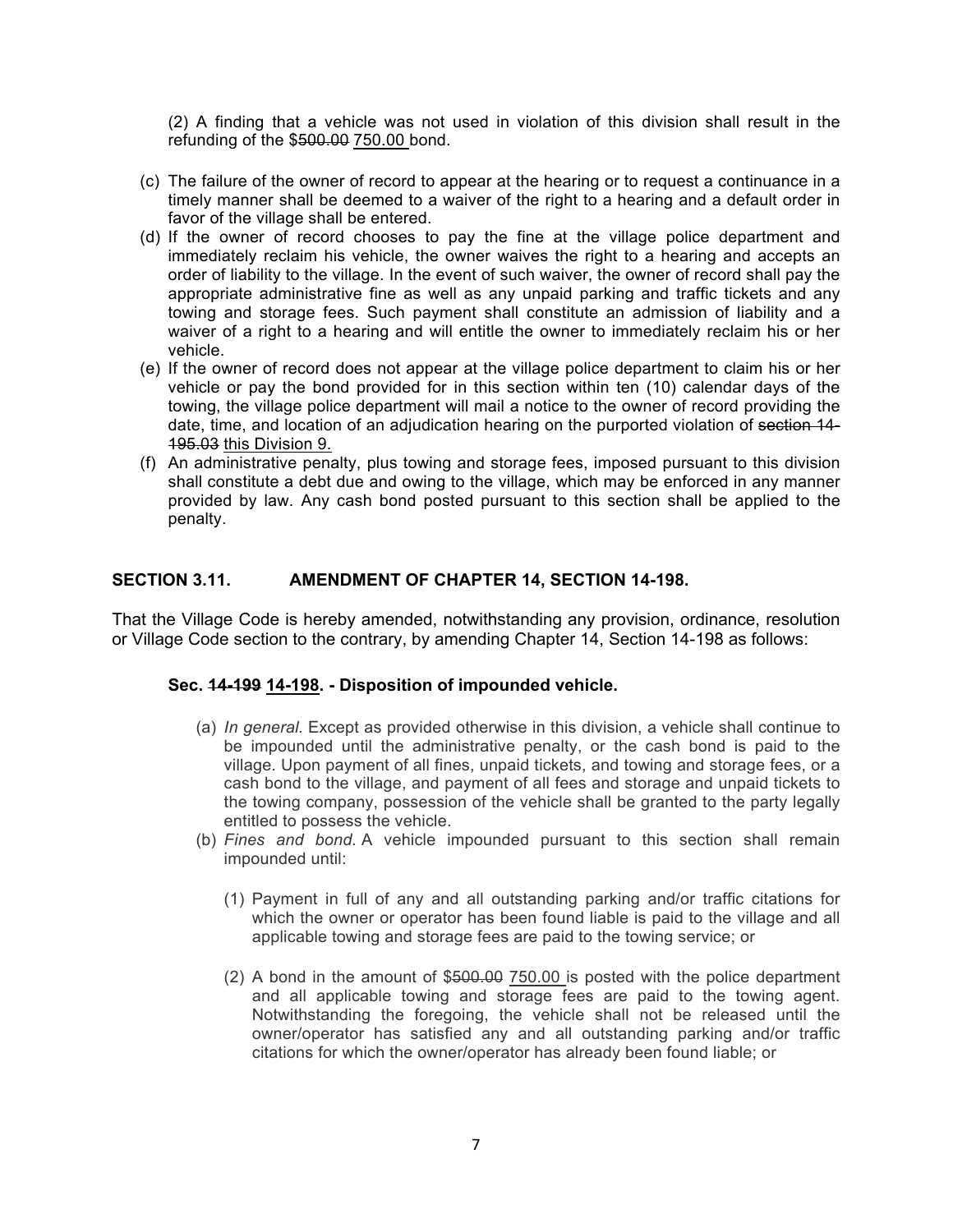- (3) The vehicle is deemed abandoned, in which case the vehicle shall be disposed of in the manner provided by law for the disposition of abandoned vehicles; or
- (4) The vehicle is sold or otherwise disposed of to satisfy a judgment or enforce a lien as provided by law.
- (c) *Time limits.* Any vehicle not reclaimed within 30 days following the expiration of the time during which the owner of record may seek judicial review of the village's action or within 30 days following a final judgment in favor of the village may be disposed of as an unclaimed vehicle as provided by law provided, however, that where proceedings have been instituted under state or federal or asset forfeiture laws, the subject vehicle may not be disposed of by the village except as consistent with those proceedings.

### **SECTION 3.12. AMENDMENT OF CHAPTER 14, SECTION 14-200.**

That the Village Code is hereby amended, notwithstanding any provision, ordinance, resolution or Village Code section to the contrary, by amending Chapter 14, Section 14-200 as follows:

**Sec. 14-200. - Posting of bond** is stricken in its entirety with such language being added to Chapter 14, Section 14-197.

### **SECTION 3.13. AMENDMENT OF CHAPTER 14, SECTION 14-201.**

That the Village Code is hereby amended, notwithstanding any provision, ordinance, resolution or Village Code section to the contrary, by amending Chapter 14, Section 14-201 as follows:

**Sec. 14-201. - Vehicle possession** is stricken in its entirety as such language is duplicative of language in Chapter 14, Section 14-198.

### **SECTION 3.14. OTHER ACTIONS AUTHORIZED.**

The officers, employees and/or agents of the Village shall take all action necessary or reasonably required to carry out, give effect to and consummate the amendments contemplated by this Ordinance and shall take all action necessary in conformity therewith, including, but not limited to, the installation of any street or parking signs as contemplated herein. The officers, employees and/or agents of the Village are specifically authorized and directed to draft and disseminate any and all necessary forms or notices to be utilized in connection with the intent of this Ordinance.

### **ARTICLE III. HEADINGS, SAVINGS CLAUSES, PUBLICATION, EFFECTIVE DATE**

### **SECTION 4. HEADINGS.**

The headings of the articles, sections, paragraphs and subparagraphs of this Ordinance are inserted solely for the convenience of reference and form no substantive part of this Ordinance nor should they be used in any interpretation or construction of any substantive provision of this Ordinance.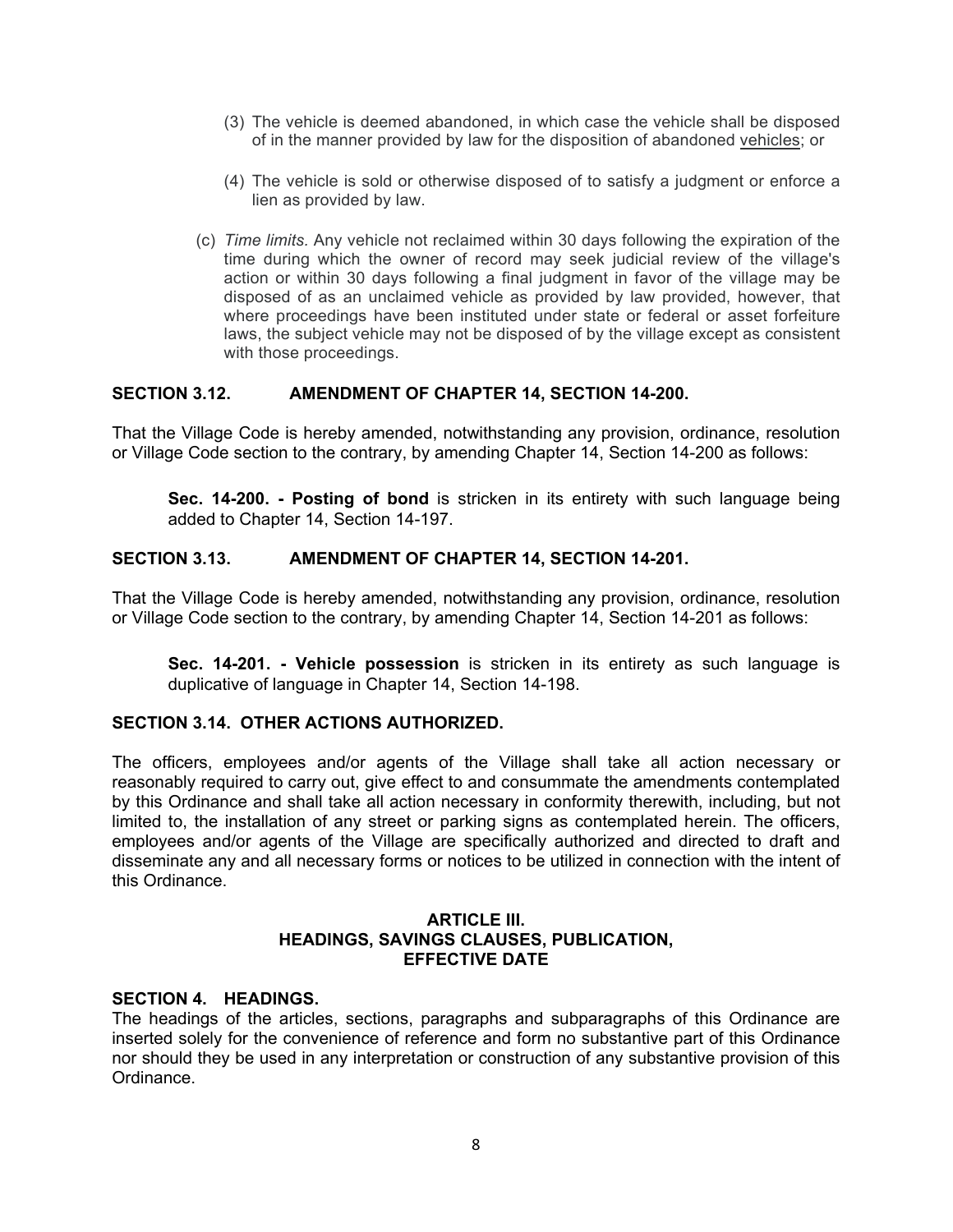### **SECTION 5. SEVERABILITY.**

The provisions of this Ordinance are hereby declared to be severable and should any provision of this Ordinance be determined to be in conflict with any law, statute or regulation by a court of competent jurisdiction, said provision shall be excluded and deemed inoperative, unenforceable and as though not provided for herein and all other provisions shall remain unaffected, unimpaired, valid and in full force and effect.

### **SECTION 6. SUPERSEDER.**

All code provisions, ordinances, resolutions, rules and orders, or parts thereof, in conflict herewith are, to the extent of such conflict, hereby superseded.

### **SECTION 7. PUBLICATION.**

A full, true and complete copy of this Ordinance shall be published in pamphlet form or in a newspaper published and of general circulation within the Village as provided by the Illinois Municipal Code, as amended.

### **SECTION 8. EFFECTIVE DATE.**

This Ordinance shall be effective and in full force ten (10) days after its passage, approval and publication in accordance with Illinois law.

(REMAINDER OF THIS PAGE INTENTIONALLY LEFT BLANK)